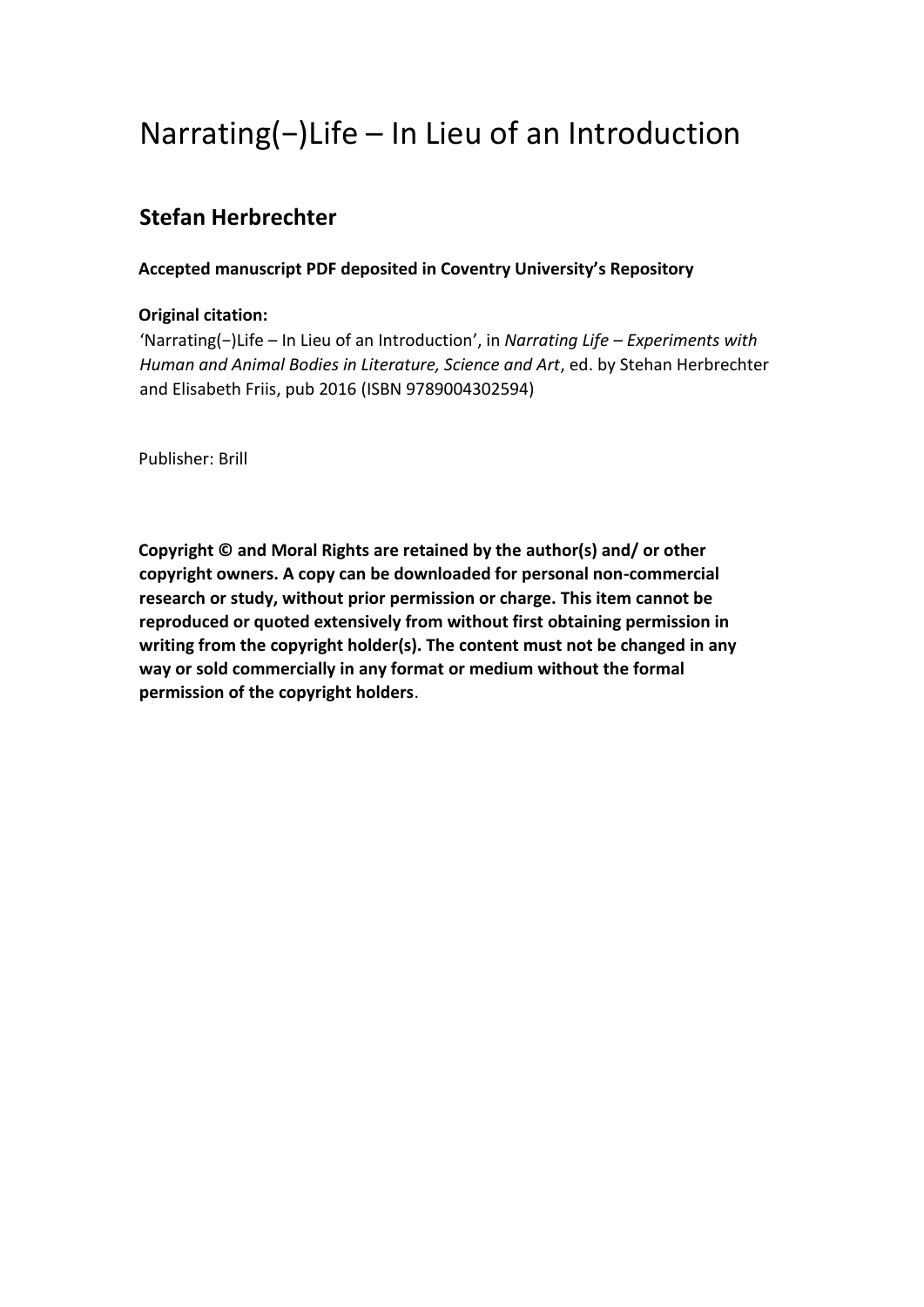## **Narrating(-)Life – In Lieu of an Introduction<sup>1</sup>**

#### *Stefan Herbrechter*

 $\overline{a}$ 

'Narrating life' – this phrase warrants some investigation. Who is the 'agency' or the 'subject' in this phrase, 'narrating' or 'life'? Who, or what, is narrating life? Which would mean that life was an object (or being subjected to narration), as if life was 'in need of' narrating in order to become what it 'is'. Or, instead, might life be the narrator or the narrating instance: life that expresses itself through narration? In both cases, life 'as such' would be something 'outside' narration (while being in need of it) but, as such, it would remain invisible (at least for the (human?) observer). However insistent the questioning, life would not be able to yield its secrets 'outside' or 'without' narration. But life would always be ventriloquized by some (human?) narrator – unless, by some magical process of inscription, life was to do the narrating and writing 'itself' (which would presuppose a 'self', or at least some 'sense of self', self-reflexivity and thus consciousness, or at least iterability, in the Derridean sense – life it*self*).

There is, another way of reading the phrase – narrating life – life that is narrated. Following this third avenue, one might wish to hyphenate the two components: narrating-life. One might argue that this would be quite a surprising but also not eintirely foolish definition of literature. The 'author' (Roland Barthes's 'scriptor') would have a narrating-life (and, presumably, a non-narrating one besides). The text would show or open up the possibility of a narrating-life (as well as a 'narrated-life'). In so far as a text is some form of 'writing' or 'inscription', narrating-life would be quasi-synonymous with it.

Without discarding any of these, what all these possibilities provide for is an immense expansion of the meaning of life writing. Narrating life – understood either as the writer's task or as the curious agency acquired by life to tell its own stories – raises the question of who: who does the narrating? Who is the subject of so-called 'life writing'? Life writing – formerly autobiography? – is a literary but maybe also nonliterary, scientific, ecological genre. So, to what extent could life-writing be understood

<sup>&</sup>lt;sup>1</sup> Some aspects of this essay have appeared in Stefan Herbrechter (2012) 'Posthumanism, Subjectivity, Autobiography', *Subjectivity* 5.3: 327-47.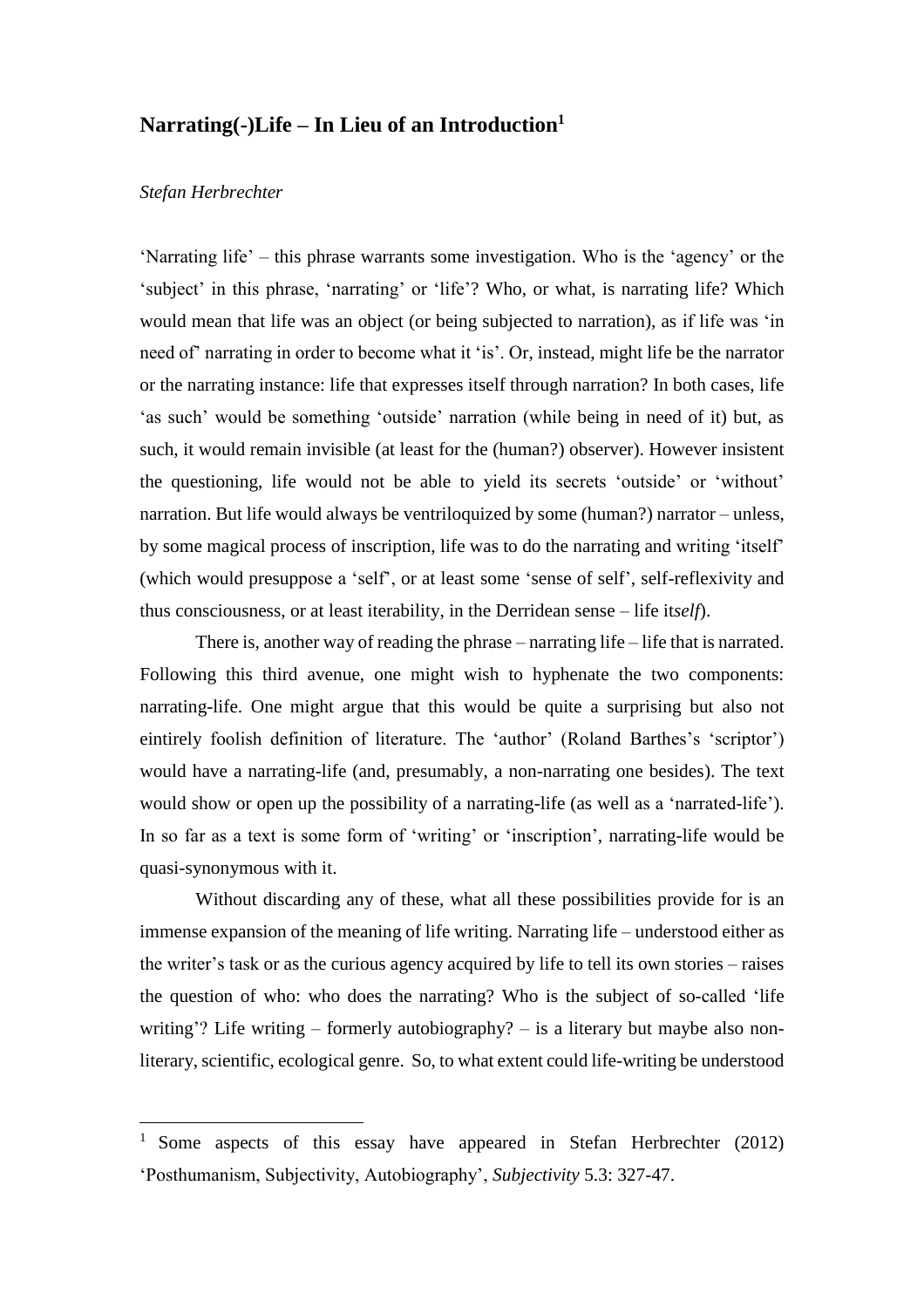as that special kind of genre and practice that may offer a privileged site (or a 'laboratory'?) for imagining and 'emploting' life, or ways of narrating life? Would life express itself *necessarily* through writing or fiction? And, the reverse, is there be any fiction that would not be somehow about life, or at least *a* life? All the difference of course lies in the indefinite article: a life or life (Life?). That's life! Nobody would say: that's *a* life, or maybe only in the sense: here goes another life… i.e. another death. Life as this enigmatic life force, the animation of the inanimate, the divine spark, or spirit, this *je-ne-sais-quoi* that transforms dead 'matter' into, what exactly? Whereas a life, 'my' life, this countable (countable to a degree that it is always unique – this life, mine, the only one I have, but which of course isn't 'mine' at all, strictly speaking) finite, irreversible, 'tragic' and laughable period of time that I must narrate to myself to make it mine – this little life, this fallen life of a demiurge is the proper subject of autobiography. Life, the capital one, the cyclic, always evolving and (self)transforming, 'energetic' principle or force – that would call for life writing (or even life-writing or, ultimately, lifewriting – one word).

The relationship between fiction or literature and life is an age-old theme: what happens to life, what happens to 'my' life, while I'm narrating it? Is the 'I' who does the narrating (regardless in which person 'I' am narrating my story, it is always an 'I' that is being told) the same 'I' as the one that is narrated? The gap between 'I' and 'I', in fact, that's where life, the real one, the living one, must be taking place. Narrating and living, in fact, mutually exclude each other. While I'm writing I'm living elsewhere, or my 'body' at least is living 'elsewhere'. Literature – auto-bio-graphy, life writing – would not only be a substitute for life – a lesser (or, indeed, higher) form of life – it would positively exclude living 'as such', if living were to be understood as 'being at one with oneself', 'mere' being, even less than *Dasein* (being-there). Might this be the special appeal but maybe also the deep mistrust or even hatred ('at least since Plato') of literature, fiction, poetry? That fact that literature 'lives off' life, that it parasites, replaces, virtualizes life 'itself'? Literature *or* life (as Jorge Semprun (1997) so aptly and provocatively put it)?

Semprun's question – *l'écriture ou la vie?* – arises out of a context in which life is at its most precarious, life at its 'barest', or where bioplitics turns into 'zoopolitics', namely the 'death camp'. Zoopolitics and zoography – since Giorgio Agamben revived the ancient Greek distinction between bios and zoē – are concepts that deeply affect the notion of life writing. What life is being narrated, or which of the two lives does the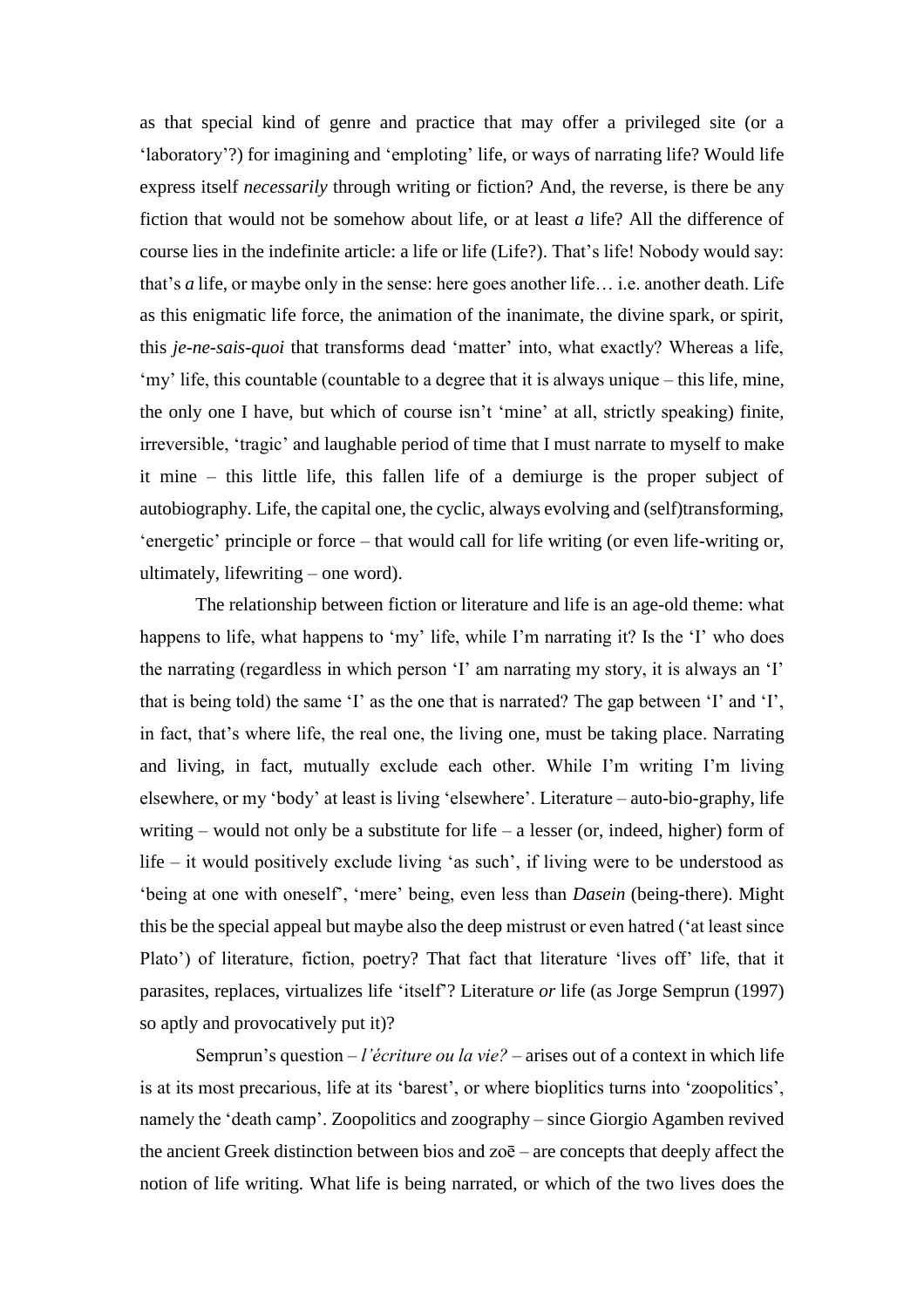narrating – bios or zoē? One would assume that something conscious like an autobiography would be based on bios, or life-as-it-makes-sense-to-a-me. 'I' am the 'subject' of (to?) 'my' life, which is of course based on a social process of negotiation with others (people, institutions, objects, environments etc.). Life writing in this sense is inextricable from 'biopolitics' because it is in itself an (auto- and hetero-)biopolitical act. Zoography is an entirely different matter. No 'I' can write its own zoography since the inscription process on life, a life, is always done at a level that goes beyond and remains below individual and traditional forms of agency. The life of zoē writes and 'narrates' itself (through 'my' body). It is also a form of narrating life, but one that no longer distinguishes between human and nonhuman, object and subject, world and thing. It also goes beyond (or remains 'below' or 'before') any biopolitics, because of its purely processual and distributive, disseminal and transformative logic. The full meaning of the phrase 'narrating life', arises out of the difference and the interaction between bios and zoē and asks, more specifically of literature – that discourse most 'in tune' with narrativisation, one might say – how its imagination might affect and be affected by the emergence of a critical awareness of bio- and zoopolitics. Under the conditions of the global appropriation and strife over 'life' (as material, commodity, transcendental signified and signifier) how to carry on narrating? Under the conditions of a generalized biopolitics, what historical and contemporary mutations of literature, what strategies of immunity, mutation, and contagion of textual and critical practices do writers of fiction, literature, drama or poetry foreground in order to address and maybe even produce the future and/or the survival of literature or fiction and thus the narrating of 'life'?

Narrating life thus understood challenges all forms of writing, but literature in particular. It forces a return to writing as a 'bio-logical' act. It is organic, biopic, literally – if that were possible. Narrating as a bio-(logical, political, semiotic) act can only be thought in the terms of mutation, contagion and immunity. In focusing on new forms of life writing, e.g. posthuman (auto-)biographies, (science) fictional accounts of (alien) life forms and their transmutations, narratives and subjectivities without, after, or before humans, and practical contagions between real and fictional, literary and scientific, human and nonhuman discourse and the resistance to these – their specific (auto and hetero)immunisations. What kind of allergic reactions does narrating life produce today? What are the symptoms it provokes?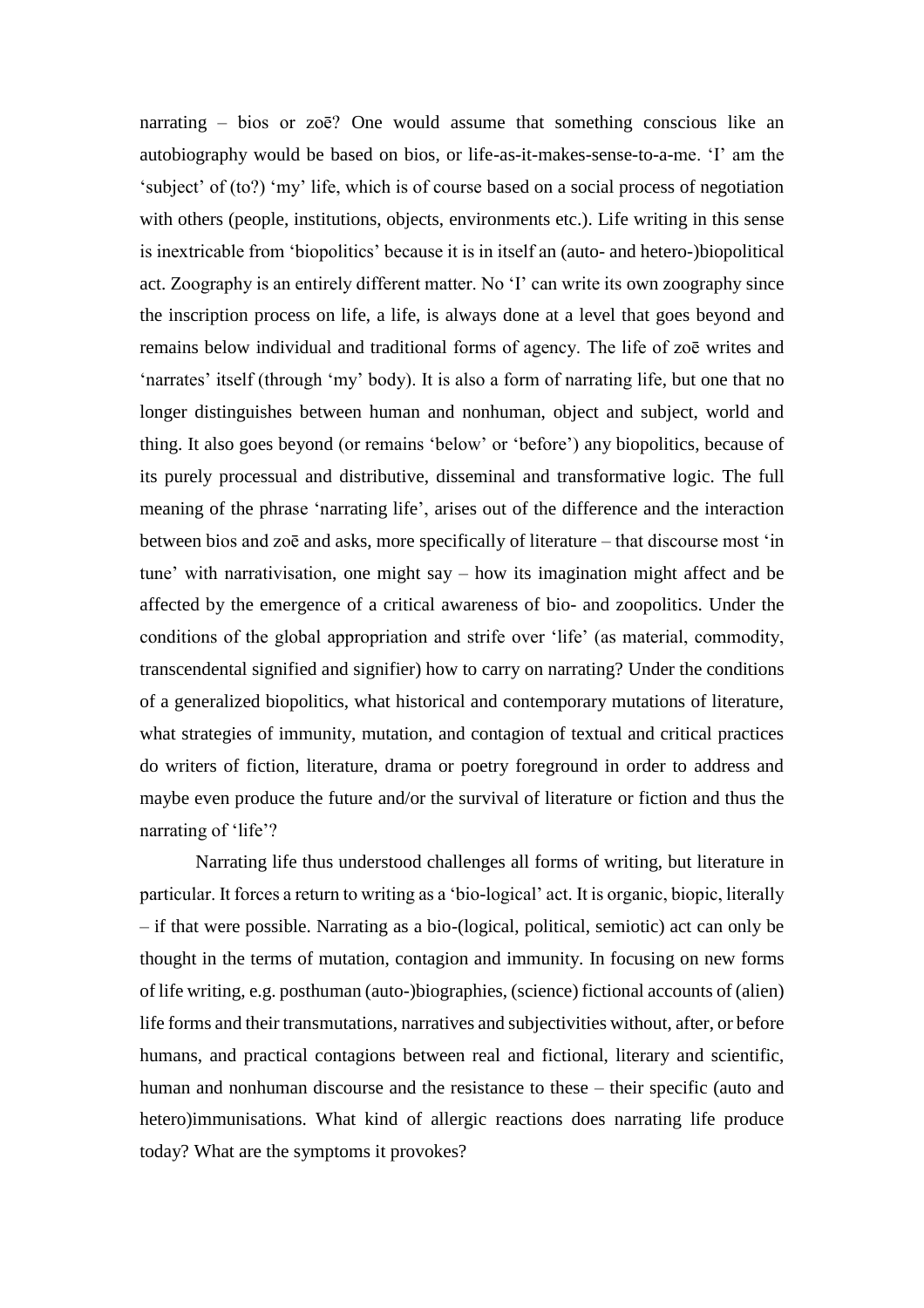I am developing… a sustainable brand of nomadic ethics. The starting point is the relentless generative force of bios and zoē and the specific brand of transspecies egalitarianism that they establish with the human. The ecological dimension of philosophical nomadism consequently becomes manifest and, with it, its potential ethical impact. It is a matter of forces as well as ethology... The vital politics of life as zoē, defined as a generative force, resets the terms of the debate and introduces an ecophilosophy of belonging that includes both species equality and posthumanist ethics. (Braidotti, 2008: 183)

By way of making one small contribution to the current discussion on narrating life, I will return to the genre of auto-bio-graphy. All three ingredients of auto-bio-graphy are becoming increasingly unstable: autoaffection, the historicity and materiality of 'life', and the agency and subjectivity of writing. Affect studies, posthumanist theories of materialism, and deconstruction and new media theory have all been contributing to and commenting on this development. Within the history of *auto-bio-graphy* as a genre or mode of narrating the 'story of a life' the most recent shift has been the move from (auto)biography to the notion of 'life writing'. Life, in turn, has become the main focus of current theories located between the (post)humanities, new media and the (life) sciences. It therefore seems appropriate to explore the fallout of these changes under the heading of 'life writing' (as outlined above). It is no coincidence that this is happening at a time when the effects of contemporary biopolitics are being discussed ever more urgently and controversially.

In the context of contemporary literary criticism on life writing Gillian Whitlock raises the stakes by joining together the autobiographical and the human: "what it means to be human is a question that is fundamental to autobiographical narrative, and embedded in the history of autobiography in western modernity" (Whitlock, 2012: v). As soon as one narrates the life of the 'human' (i.e. no longer in the sense of a selfevident 'liberal humanist individual subject') from the constructed vantage point of a no-longer-quite-human form of narration or narrator, one enters posthumanist territory and one begins narrating 'posthuman' lives, as Sidonie Smith explains: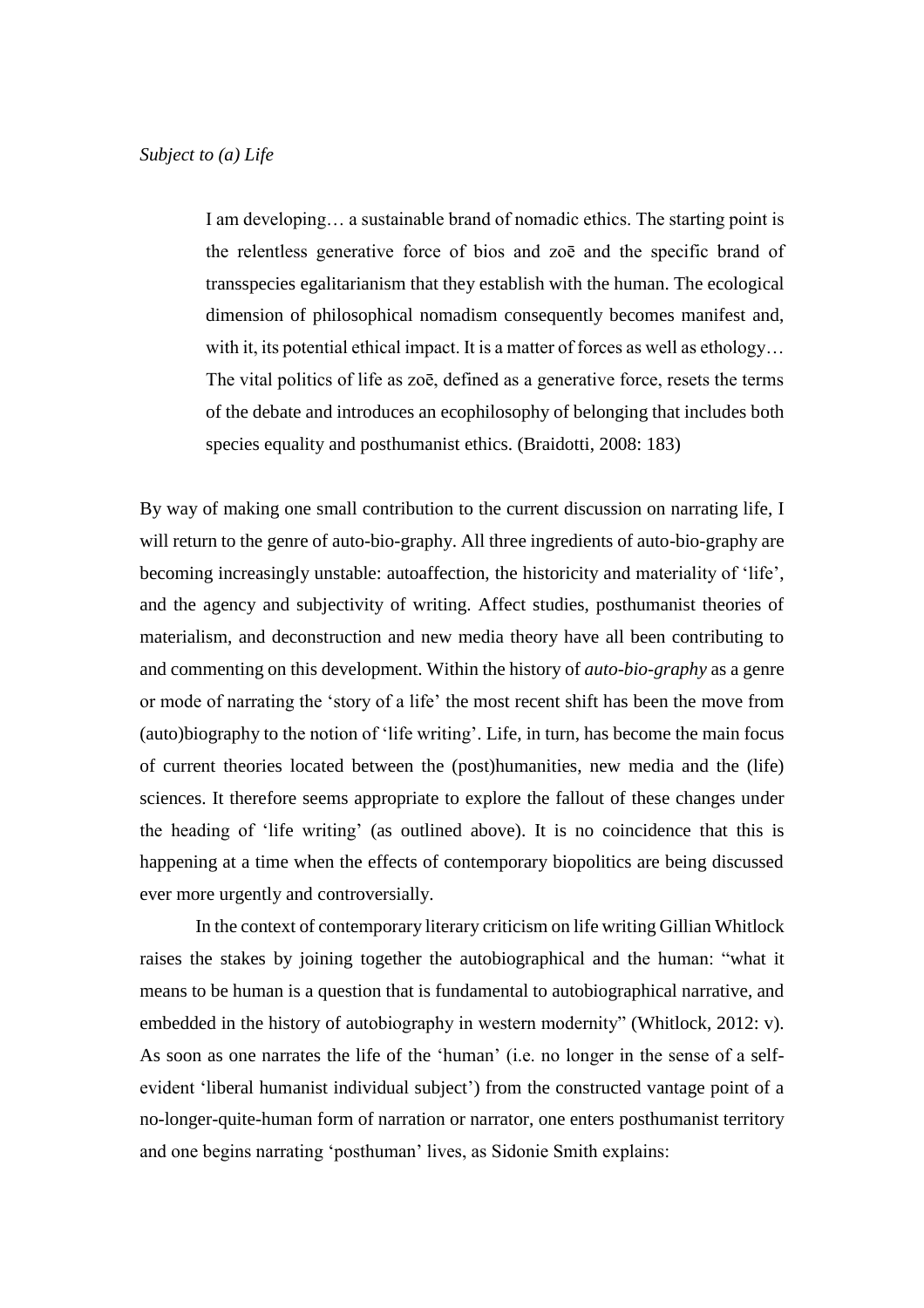As the posthuman gets a life, it will be fascinating to observe and engage adaptations of narrative lives routed through an imaginary of surfaces, networks, assemblages, prosthetics, and avatars. (Smith, 2011: 571)

The posthumanisation of life writing raises an infinity of questions. However what these questions share is the fact that they are all questions of life and death.

Life writing and autobiography – always a popular genre – has been receiving renewed critical interest, and the 'autobiographical' – always at the heart of theory, especially deconstruction – has been thoroughly problematized. All its constituents, in fact, auto-bio-graphy, especially in a posthumanist context, have developed a life of their own, so to speak. The automatism of the prefix 'auto-', rather than simply shoring up some form of self-identity – a self writing itself – has turned against its self. The reflective narcissism that underlies any form of identity has been problematized by two very different 'autos': autoaffection and autoimmunity.

The 'bio' in auto*bio*graphy, under the condition of generalised biopolitics in the late  $20<sup>th</sup>$  and early  $21<sup>st</sup>$  century referred to above has rendered the obvious materiality (or matter-reality) of life more precarious and more fleeting. It is becoming increasingly problematic to say: 'this is "my" life.' Instead, the Deleuzian (post-vitalist) impact has turned life into pure 'immanence'; and it has transformed it into a precarious 'haecceity'.

Likewise, the suffix '-graphy' has shifted from designating a mere recording or inscription process – because of the 'decentring' of the subject *of* writing – towards an idea of writing whose agency is not that of a conscious or unconscious individual ego but has acquired a much more 'distributed' agency.

This ongoing *'*deconstruction of auto-bio-graphy' is an undoing of the humanist foundations of self-identity. The very idea of autobiography relies on a subject (or a narrator) who is capable of remembering, interpreting and identifying with his or her life story. It is a very specific form of embodiment that usually conveys trust in the impression that the subject of the narration is identical to the subject of the narrative. This is, in fact, what guarantees self-sameness, i.e. an assurance that 'I' *am* 'me'. Many complications trouble this model of autobiographical consciousness, usually referred to as 'Cartesian': there are, first of all, the earlier blows against this self-conscious 'I' from the figures referred to earlier (whose work is sometimes grouped under the term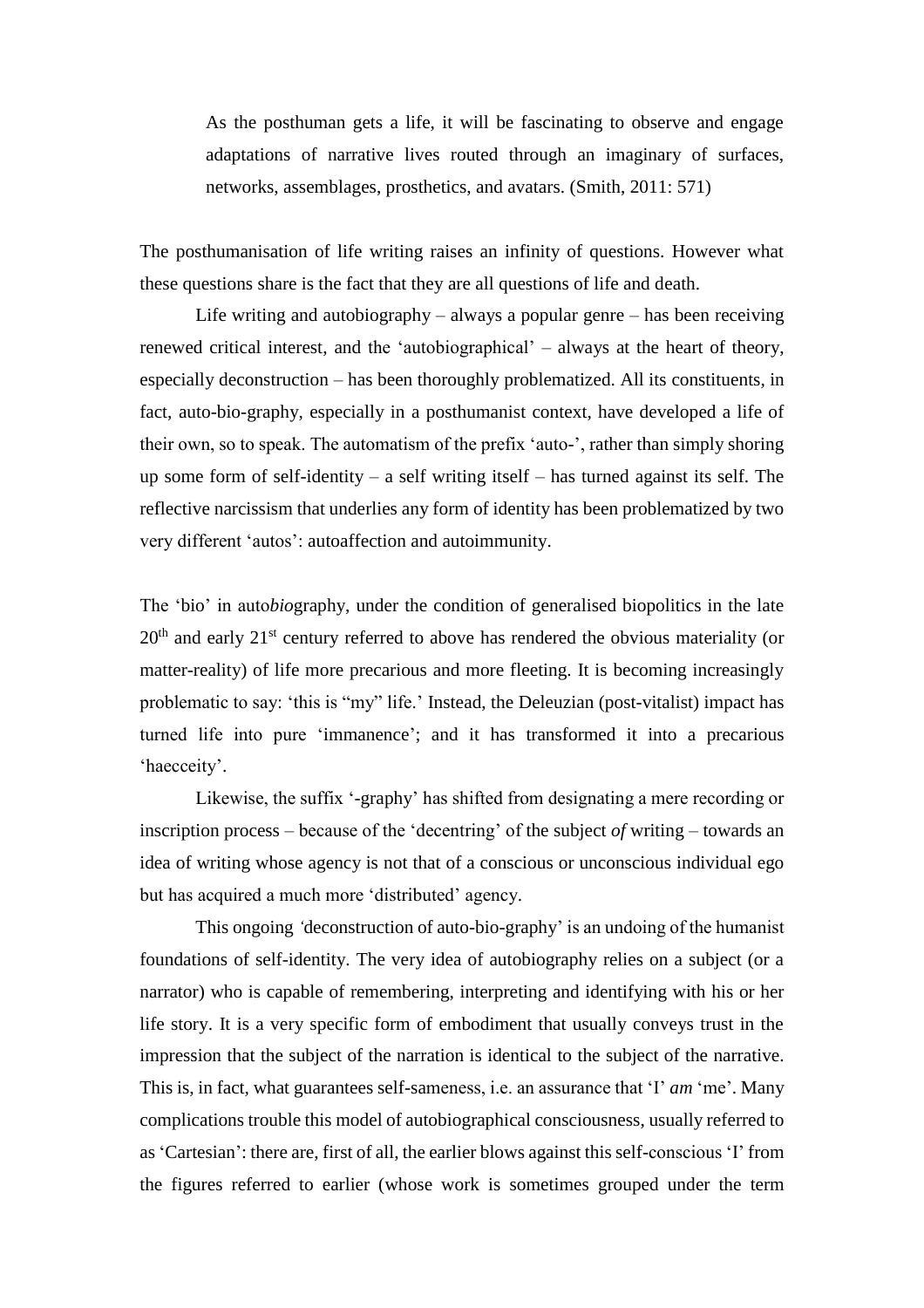'hermeneutics of suspicion'). Nietzsche critiques the objectivity and the truth of the subject through his notion of the 'will to power'. Freud's main claim is that the ego is not the master in its own house, i.e. the autobiographical 'I' cannot be trusted with its own story because it is partly written by other, namely unconscious, forces, under the influence of protective mechanisms, censorship and unconscious desires. Marx adds the idea that a subject is subject to ideologies and therefore not fully aware of its implication in larger political schemes, i.e. one could adapt Marx's famous dictum and say: humans write their (autobiographical) stories but not under the conditions of their own making. Darwin, of course, detects another logic at work in human undertakings. There are at least two versions of autobiography in every human subject – the *individual* biography and the autobiography of the *species*, which stand in a kind of dialogue with each other and which are largely determined by biology, genetics and evolution.

Poststructuralism radicalizes these forms of suspicion, all directed against the idea that subjects are free and competent to give an accurate account of themselves, by further problematising a number of aspects, many of them related to the specific understanding of language (as based on Saussurean linguistics, namely that language is an abstract and culturally constructed system of (often binary) differences). Lacan rereads Freud in terms of linguistics and differentiates within each subject between an imaginary (narcissistic), symbolic (social) and real (unconscious) order. The conscious subject, for Lacan, is based on a double misrecognition – a narcissistic misrecognition with an idealised other and a social misrecognition based on an equally narcissistic illusion of mastering language. Both identity and language, however, come from an other, which means that the subject is identified and spoken rather than being in control of his or her auto- (or, rather, auto-hetero-) biography.

Althusser brings together Lacanian psychoanalysis, a Marxist understanding of ideology and aspects of (Saussure's and Benveniste's) linguistics. For him, the subject is fundamentally an addressing device, a pronoun shifter that allows to connect between a 'you' with a 'me/I/we', and to switch between these, through the mechanism of hailing. It is because subjects can be subjected to an address (by other subjects) that they can become subjects in the first place. A subject is therefore first and foremost a position or positioning, or a vulnerability in terms of lacking awareness about the very fact of being positioned (hence the ideological misrecognition of the liberal subject being interpellated as 'free'). The necessary but unacceptable position of the subject of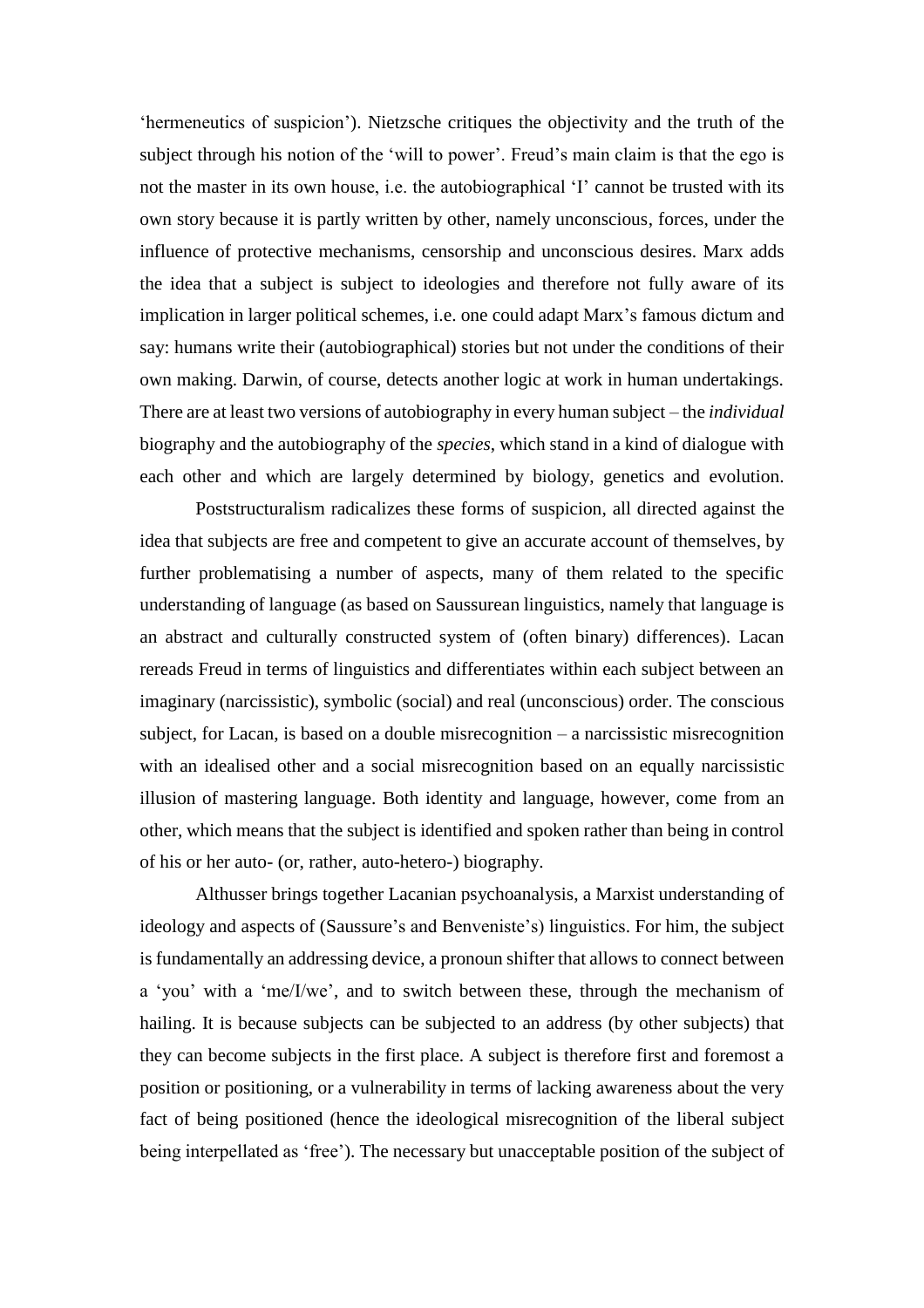autobiography would lie in the fact that 'I' write about my 'self' as the 'free' subject of my own (life) narrative, or 'I' 'am' the main character in 'my' 'own' life story.

Foucault adds to this an analysis of the larger discursive power structures that work as much at a 'micro', or, individual, level as on larger, societal, or 'macro', level. Instead of oppression, modern societies rely on self-disciplining through processes of bio-politics, subjectivity and embodiment. A subject for Foucault is a subject of (i.e. both exercising and receiving) power who adapts to socio-political pressures by working on 'it(s) self'. An autobiography in the Foucauldian sense can therefore only be the inscription of biopolitics into a narrative by a more or less empowered self as subject.

Both Levinas and Derrida stress another aporia at the heart of the subject and therefore of autobiography. There is a temporal and spatial delusion at work in the idea of a subject's self-presence. The subject is the effect of an 'Other' (who, in Levinas's theological model, is ultimately God, as experienced in the face of another human; in Derrida, this other is an unknowable who has the structure of a trace or of '*différance'* – a 'non-present' presence that can never be made present as such because it is always deferred and thus always differs from itself, like a trace). This other always precedes and gives rise to the subject's impression of self-presence and identity – an identity which is, in fact, always merely an identity which comes to 'me' from an 'earlier' but 'unknowable' 'Other.

In order to show the implications of this deconstruction of the autobiographical it is helpful to return to Paul de Man's notion of autobiography as 'defacement'. This deconstruction, as usual, begins with a raising of the stakes or the generalisation of the autobiographical genre:

> [autobiography] ... is not a genre or a mode, but a figure of reading or of understanding that occurs, to some degree, in all texts. The autobiographical moment happens as an alignment between the two subjects involved in the process of reading in which they determine each other by mutual reflexive substitution. The structure implies differentiation as well as similarity, since both depend on a substitutive exchange that constitutes the subject. This specular structure is interiorized in a text in which the author declares himself the subject of his own understanding, but this merely makes explicit the wider claim to authorship that takes place whenever a text is stated to be *by* someone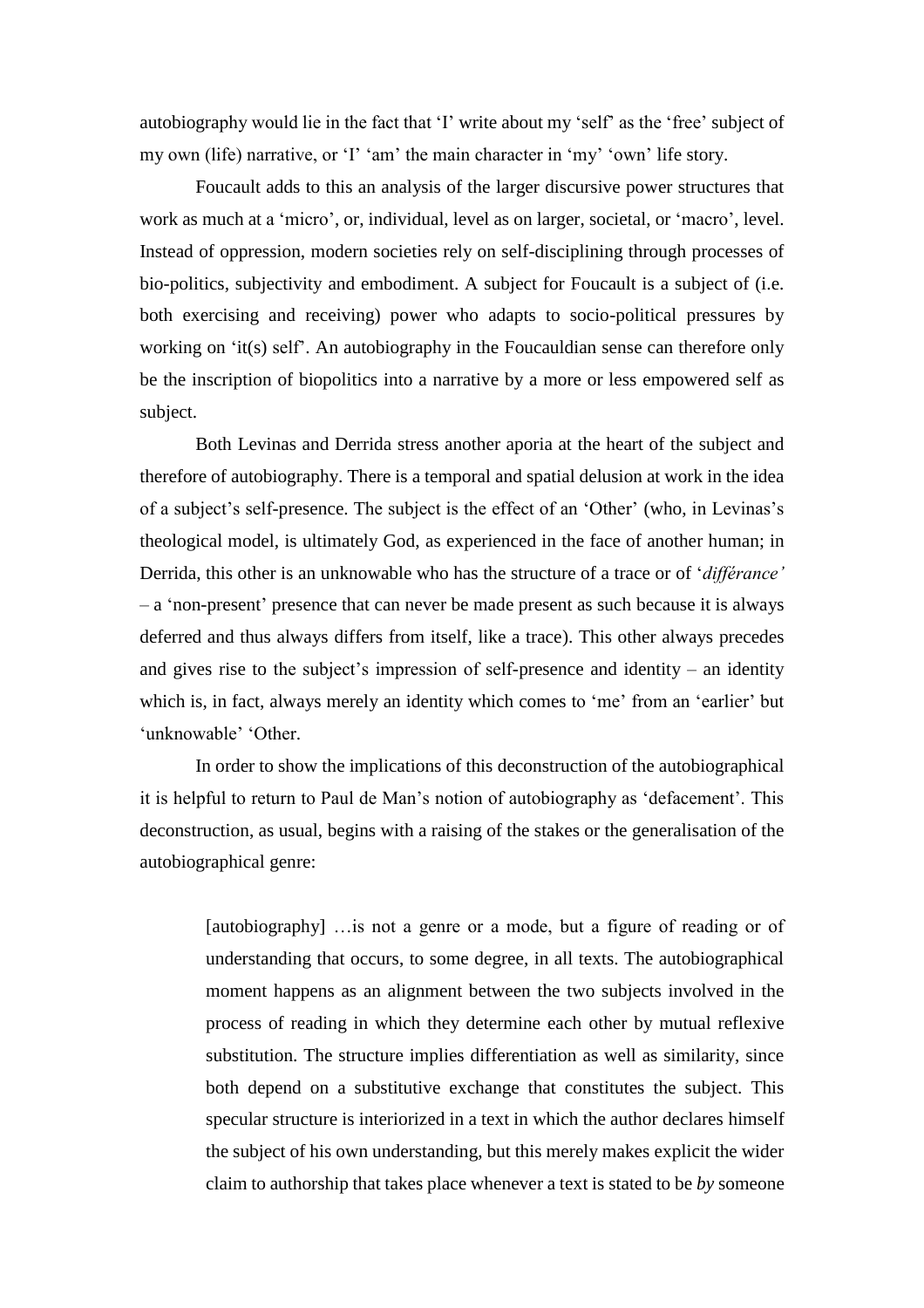and assumed to be understandable to the extent that this is the case. Which amounts to saying that any book with a readable title page is, to some extent, autobiographical. (de Man, 1984: 70)

As de Man continues: "The interest of autobiography, then, is not that it reveals reliable self-knowledge – it does not – but that it demonstrates in a striking way the impossibility of closure and of totalization (that is the impossibility of coming into being) of all textual systems made up of tropological substitutions" (71).

The key figure of the autobiographical genre is prosopopeia [*prosopon poien*, to confer a mask or a face (*prosopon*)], which is "the trope of autobiography, by which one's name... is made as intelligible and memorable as a face. Our topic deals with the giving and taking away of faces, with face and deface, *figure*, figuration and disfiguration" (76). As de Man explains:

> As soon as we understand the rhetorical function of prosopopeia as positing voice or face by means of language, we also understand that what we are deprived of is not life but the shape and the sense of a world accessible only in the privative way of understanding. Death is a displaced name for a linguistic predicament, and the restoration of mortality by autobiography (the prosopopeia of the voice and the name) deprives and disfigures to the precise extent that it restores. Autobiography veils a defacement of the mind of which it is itself the cause. (80-81)

The masked subjectivity of autobiography thus significantly challenges the autoaffective desire that underlies the autobiographical urge.

A further complication is provided by Derrida through the notion of autohetero-bio-graphy:

> Autobiography, the writing of the self as living, the trace of the living for itself, being for itself, the auto-affection or auto-infection as memory or archive of the living would be an immunizing movement (...), but an immunizing movement that is always threatened with becoming auto-immunizing, as is every autos, every ipseity, every automatic, automobile, autonomous, autoreferential movement. Nothing risks becoming more poisonous than an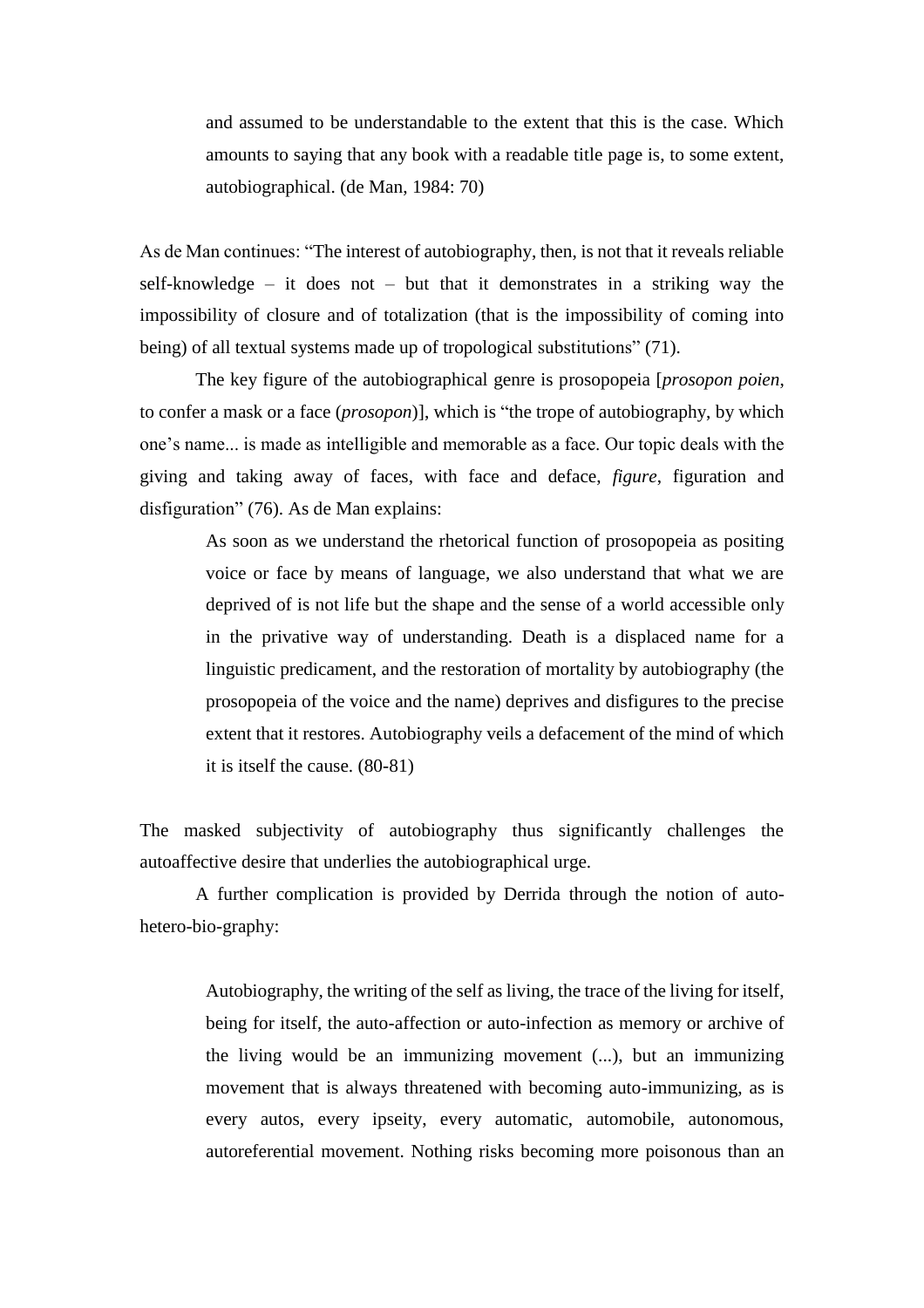autobiography, poisonous for itself in the first place, auto-infectious for the presumed signatory who is so auto-affected. (2002: 415)

Furthermore, the 'poisonous' nature of auto(hetero)biography is exacerbated by the fact that, like any text or writing, inscription comes at the price of iterability. Not only do 'I' write 'my' autobiography (literally or metaphorically) as if I were an 'other' but I also, in writing it, am in a position of 'as-if-I-were-dead', hence Derrida's additional twist: autobiography thus becomes 'auto-hetero-thanato-graphy':

But what does it mean to be dead, when you are not totally dead? It means that you look at things the way they are as such, you look at the object as such. To perceive the object as such implies that you perceive the object as it is or as it is supposed to be when you are not there... So, to relate to an object as such means to relate to it as if you were dead. That's the condition of truth, the condition of perception, the condition of objectivity, at least in their most conventional sense.  $(18)(...)$  What is absolutely scary is the idea of being dead while being quasi-dead, while looking at things from above, from beyond. But at the same time, it is the most reassuring hope we have that, although dead, we will continue to look, to listen to everything, to observe what's going on.  $(20)$  (...) I think it is bearable only because of the as if: 'as if I were dead'. But the as if, the fiction, the quasi-, these are what protect us from the real event of death itself, if such a thing exists. (2000 [1995]: 22)

If every autobiography is written from the autoaffective point of view 'as if I were dead' the shift towards life writing might itself be seen as an 'autoimmunitarian' reaction in the context of generalised biopolitics.

Following the biopolitical shift from autobiography or life writing to a posthumanist notion in which the (grammatical) subject or agent of the phrase can no longer clearly be disentangled from its object opens up the possibility for all kinds of postanthropocentric forms of life writing to emerge. In fact, the very 'bios' in autobiography – as explained above – dissolves and generalises at the same time.

The autobiographic genre thus 'faces' further pro*life*ration and fragmentation as a result of a posthumanist and postanthropocentric ecology. Every component of the term 'auto-bio-graphy' is being challenged afresh by posthumanism: to briefly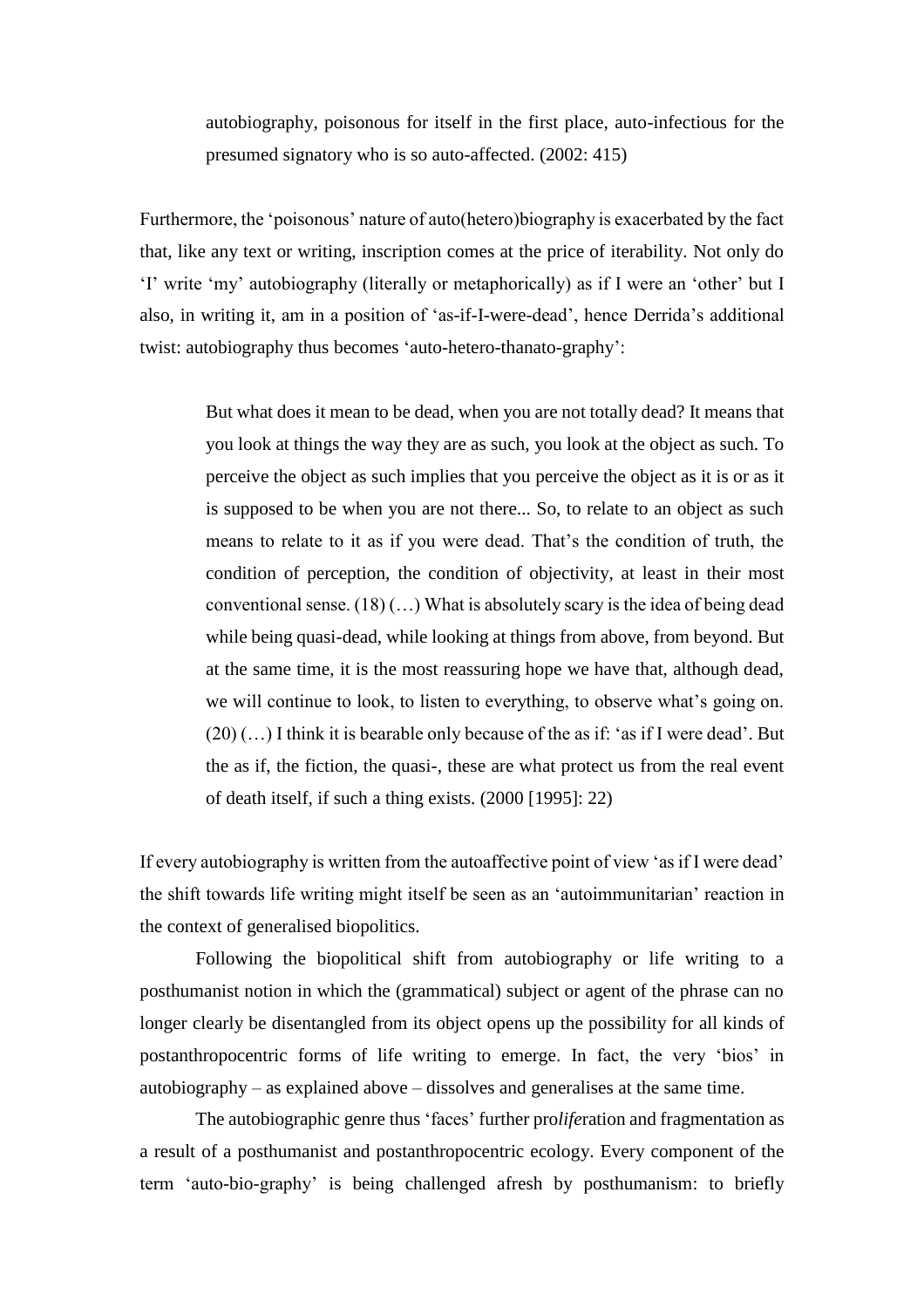recapitulate, the *auto-* in *auto*biography is seen as an instance of auto-affection, which relies on an inappropriable (inhuman) other. The *bio-* in auto*bio*graphy is exposed to the challenge as to what constitutes the *bio*logical element in every narration of a 'life'; finally, the question of writing in autobio*graphy* is being raised again with more urgency by new forms and media of inscription. It is, for example, worth remembering that the Derridean notion of the trace was from the start never restricted to any human logic of writing, or to forms of inscription exclusively effectuated by human subjects (Derrida, 1976: 9). Under these conditions, it is no surprise that as the forms of subjectivity proliferate the genre of autobiography becomes more and more fragmented and subdivided into *autofiction*, life writing, memoir, *autobio(s)copie*, etc. (cf. for example Lejeune, 1998). The autobiographical genre is the embodiment of the aporia of subjectivity: who is the addressee of one's autobiography? Derrida explains the conundrum at the heart of the autobiographical by, first of all, insisting on the problem of self-identity and the name, i.e. 'Am I that name?', and on the question of who is behind the figure of figuration, the defaced behind the face? Judith Butler's explanation, in *Giving an Account of Oneself*, is very helpful here:

> The 'I' can tell neither the story of its own emergence nor the conditions of its own possibility without bearing witness to a state of affairs to which one could not have been present, which are prior to one's own emergence as a subject who can know, and so constitute a set of origins that one can narrate only at the expense of authoritative knowledge. (Butler, 2005: 37)

Derrida articulates the problematic desire behind the autobiographical impulse through the relationship between auto-affection and death, i.e. the autobiographical 'scene of writing' necessarily passes through death (as seen in the passage from 'As If I Were Dead' (Derrida, 2000) quoted above) and the impossibility of externalising one's innermost autobiographical experience. But what does it mean to be dead, when at the moment of writing (or speaking) you are obviously alive? It means, according to Derrida, 'that you look at things the way they are *as such*, you look at the object *as such*. To perceive the object as such implies that you perceive the object as it is or as it is supposed to be when you are not there... So, to relate to an object *as such* means to relate to it as if you were dead. That's the condition of truth, the condition of perception, the condition of objectivity, at least in their most conventional sense' (Derrida 2000: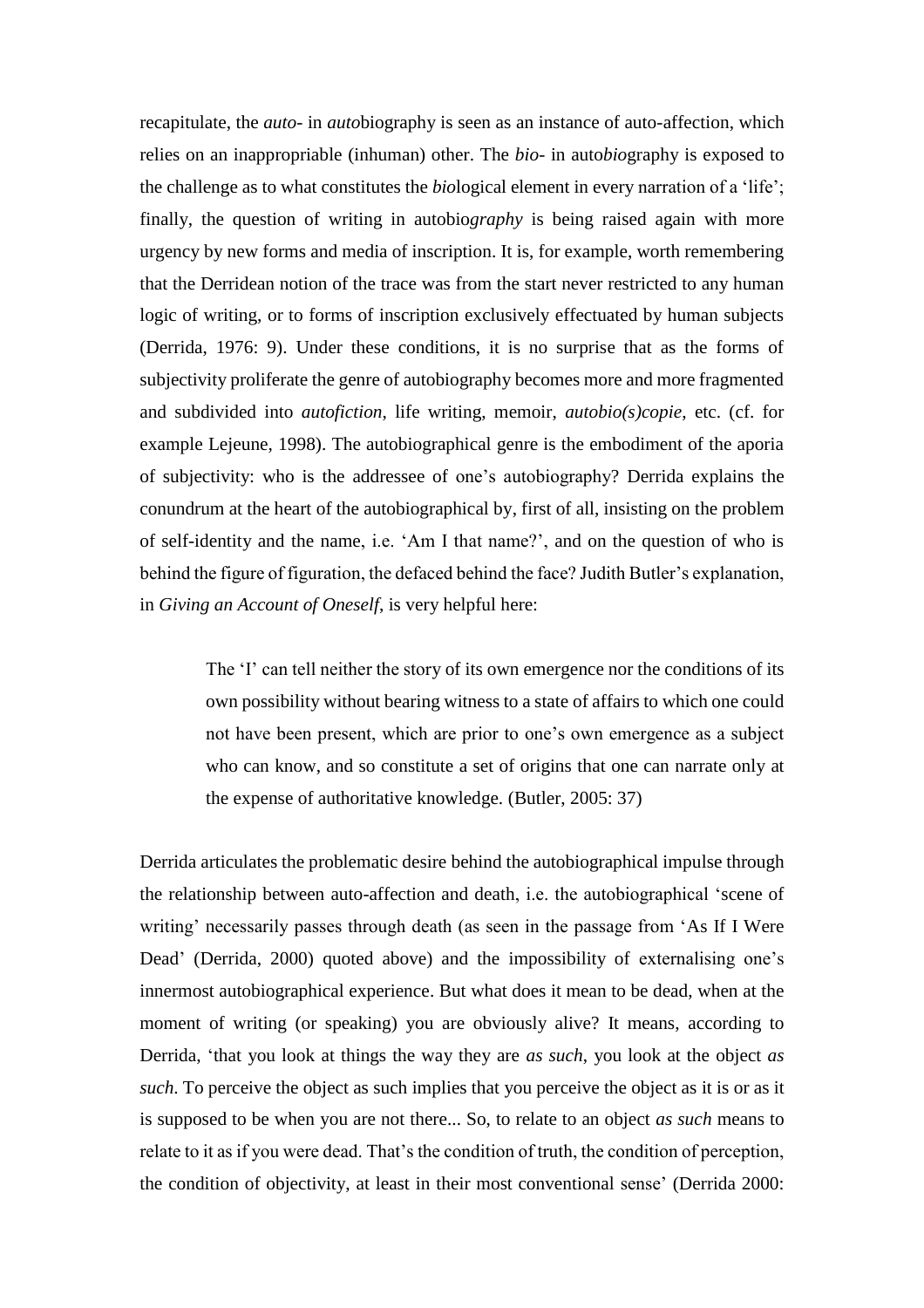18). It is the necessarily *fictional* aspect of the autobiographical or of life writing in general, that allows both for the best and the worst, absolute fear and uplifting hope, that constitutes the autobiographical impulse or desire:

What is absolutely scary is the idea of being dead while being quasi-dead, while looking at things from above, from beyond. But at the same time, it is the most reassuring hope we have that, although dead, we will continue to look, to listen to everything, to observe what's going on… I think it is bearable only because of the *as if*: 'as if I were dead'. But the *as if*, the fiction, the *quasi-*, these are what protect us from the real event of death itself, if such a thing exists. (Derrida 2000: 20, 22)

An autobiography is thus, strictly (fictionally) speaking, 'deadly' in the sense that it requires a self-positioning based on an identification with another, objectified, or 'dead', me – a relation to me as other that is regulated by unpredictable because unconscious processes of auto-immuno-in- or affection.

### *From Life Writing to Lifewriting: Postanthropocentrism and Autobiography*

At this point, it is important to stress that sustainability is about decentering anthropocentrism. The ultimate implication is a displacement of the human in the new, complex compound of highly generative posthumanities. In my view, the sustainable subject has a nomadic subjectivity because the notion of sustainability brings together ethical, epistemological, and political concerns under cover of a nonunitary vision of the subject… 'Life' privileges assemblages of a heterogeneous kind. Animals, insects, machines are as many fields of forces or territories of becoming. The life in me is not only, not even human. (Braidotti 189-90)

An additional complication in the pro*life*ration of the autobiographical is the question of 'zoography' (or, the involvement of the "animal aut*r*obiographique" (Derrida, 2012: 415) in giving an account of oneself). What part does 'my' animal-life (i.e. the human body or embodiment as such) – the zoē as opposed to the bio of any 'me' (cf. Agamben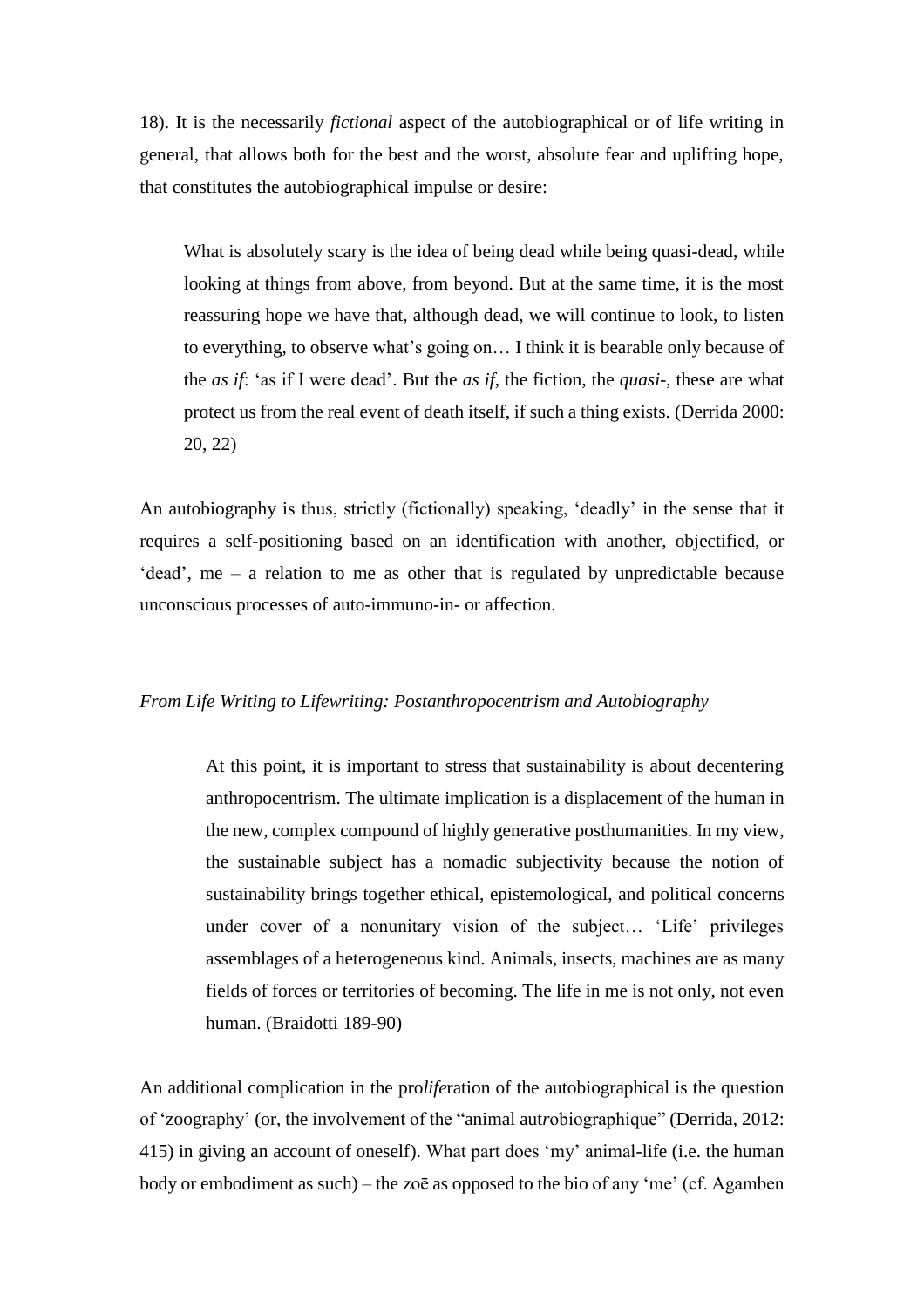1998) – play in life writing or autobiography? There always seems to be an elusive zoographical trace underneath and a zoo-ontological other who precedes and 'writes', a biography, as Judith Butler explains:

> To be a body is, in some sense, to be deprived of having a full recollection of one's life. There is a history to my body of which I can have no recollection… If there is, then, a part of bodily experience as well – of what is indexed by the word exposure – that cannot be narrated but constitutes the bodily condition of one's narrative account of oneself, then exposure constitutes one among several vexations in the effort to give a narrative account of oneself. There is (1) a non-narrativizable exposure that establishes my singularity, and there are (2) primary relations, irrecoverable, that form lasting and recurrent impressions in the history of my life, and so (3) a history that establishes my partial opacity to myself. Lastly, there are (4) norms that facilitate my telling about myself but that I do not author and that render me substitutable at the very moment that I seek to establish the history of my singularity. This last dispossession in language is intensified by the fact that I give an account of myself to someone, so that the narrative structure of my account is superseded by (5) the structure of address in which it takes place. (Butler, 2005: 38-39)

Death and obliteration at the heart of the autobiographical autoaffection is thus to be taken literally, following Butler: "To be a body is, in some sense, to be deprived of having a full recollection of one's life. There is a history to my body of which I can have no recollection" (Butler, 2005: 38).

The indispensable writing body has its own zoographical ways of inscription that may not be articulable in traditional forms of autobiographical writing and works against the idea that autobiography as a genre usually relies on the authenticity of (bodily) experience. There is thus always an experience of dispossession (or desubjectification) at work, which is experienced (or inscribed, registered) at a material, bodily level, and which is the necessary precondition for autoaffection to arise in the first place, but which can never be narrated as such. The body who experiences (or is materially inscribed by) the *auto*biography can never *be* the body who narrates the auto*bio*graphy. There is, in fact, a disjuncture between bodies at work within the autobiographical process: material, somatic, phenomenological, narrating and narrated,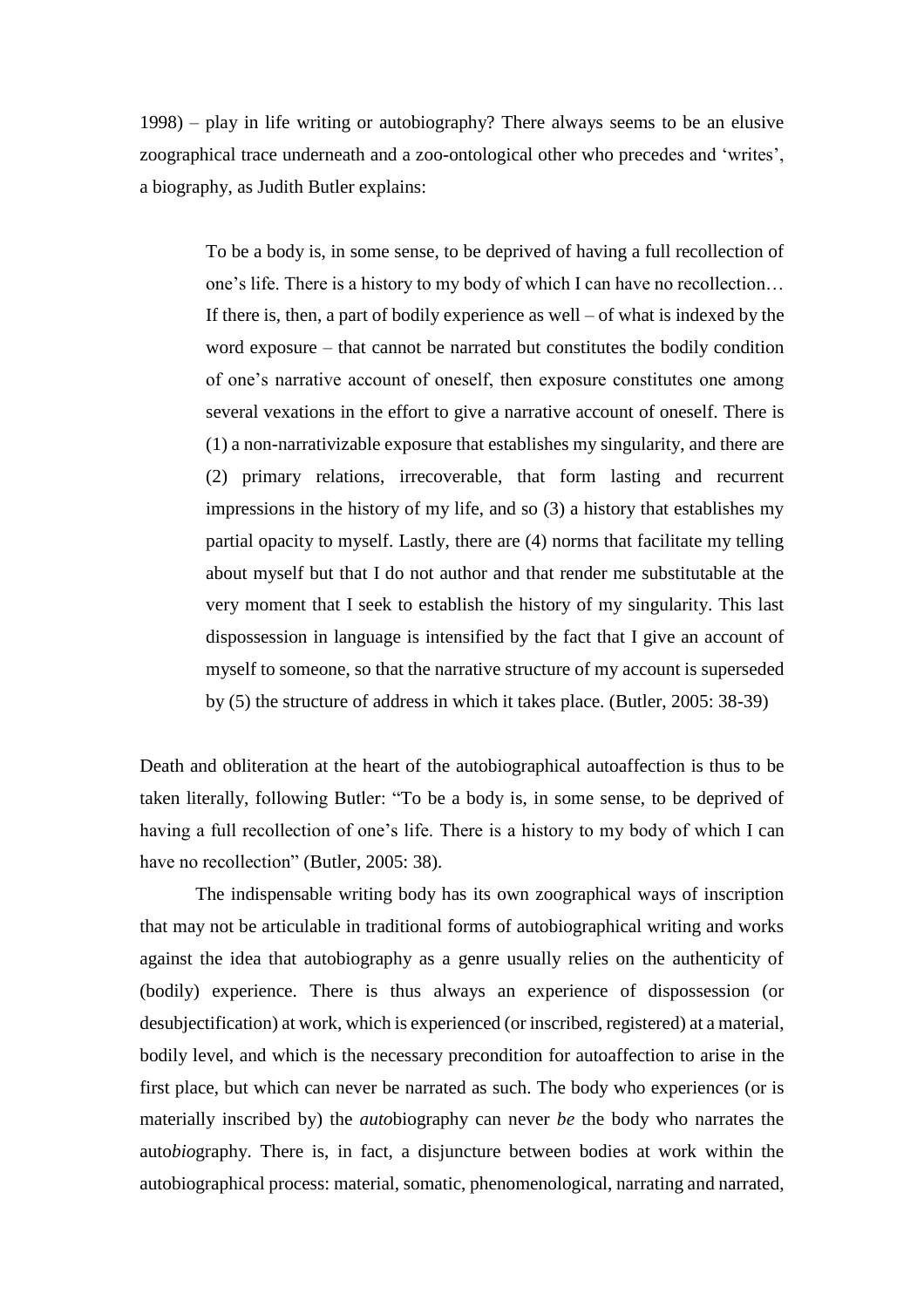to name but a few. This disjuncture is mediated and produced by technics (from speaking and writing to microchips and new social media (cf. Smith, 2011: 570 ff)) and is giving way to the awareness that an autobiography is always a recording of two identities, an individual, 'personal' one that is singular, or a 'haecceity', as well as a species, 'bodily' one, that is entangled with its technical and planetary environment.

In the context of an emergent global environmental consciousness as well as ambient 'species angst' regarding the survival of human and nonhuman life on Earth, the genre of lifewriting is taking on species and planetary dimensions. Autobiography in the Anthropocene, or lifewriting in the face of extinction, however, should maybe regarded with some scepticism, as Claire Colebrook explains:

> History is no longer a human narrative, and human narratives themselves seem to incorporate forces that are no longer human. … not only have we humanized the emergence of humans from deep time (by regarding evolution as being oriented towards adaptation), but we have also domesticated the sense of the human end... Rather than celebrating or affirming a post-human world, where man no longer deludes himself with regard to his primacy or distinction, and rather than asserting the joyous truth of ecology where life is finally understood as one vast, self-furthering interconnected organic whole, we should perhaps take note of the violent distinction of the human. For some time now, humans have been proclaiming their capacity to render themselves figurally extinct. All those claims for man's specialness, for the distinction of reason, for human exceptionalism have given way to claims for unity, mindfulness, the global brain and a general ecology… But his sense of human absence is not only delusional; it is symptomatic and psychotic… precisely when man ought to be a formidable presence, precisely when we should be confronting the fact that the human species is exceptional in its distinguishing power, we affirm that there is one single, interconnected, life-affirming ecological totality. (Colebrook, 2011)

The 'figural' disappearance of the human (singular and species) is inscribed in the very desire of autobiographical autoaffection. At a time of growing extinction threats and planetary entanglement it would be hazardous to forget this. Life is nothing outside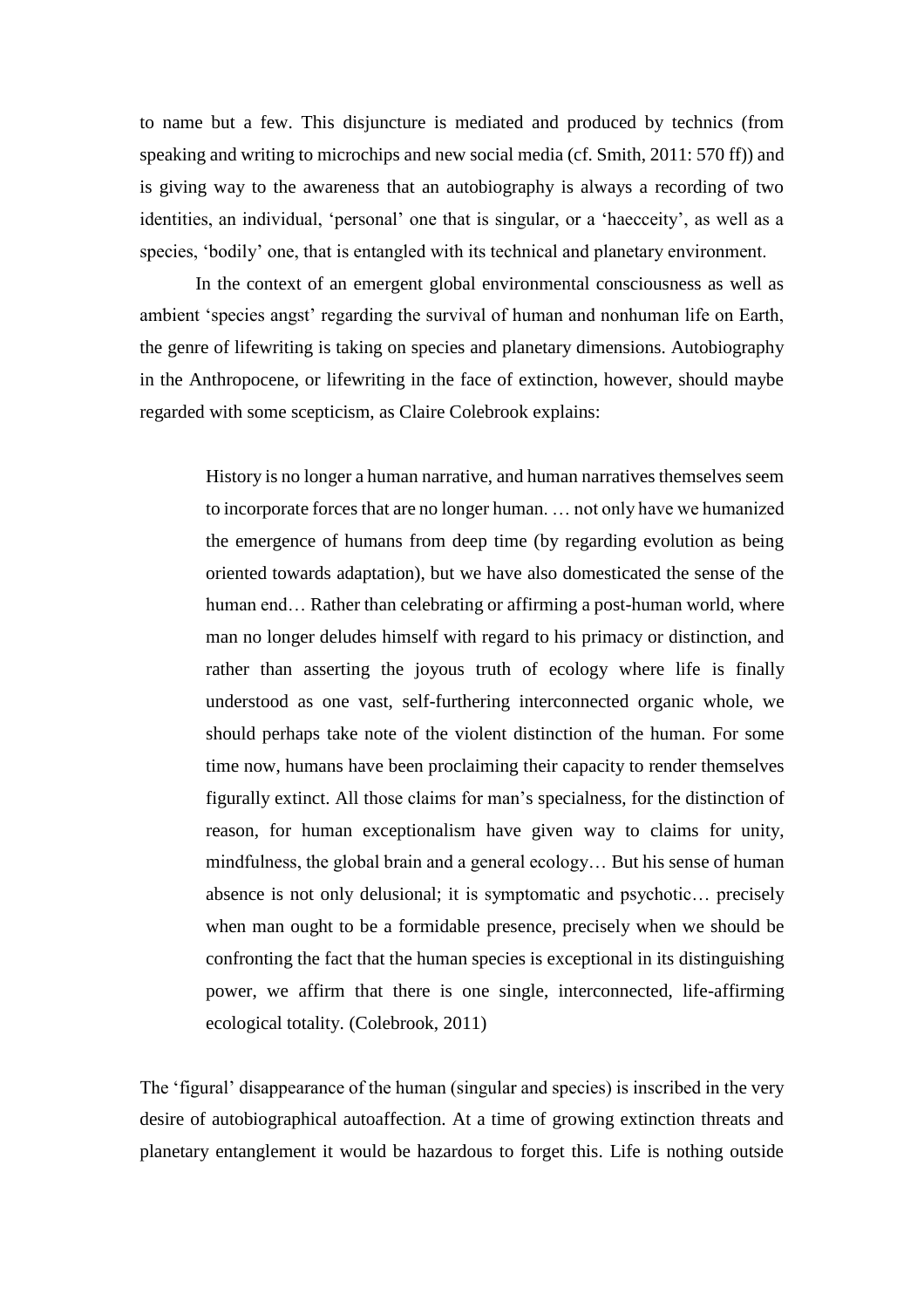narration – humans' special responsibility, one could say. But without life there would be nothing to narrate…

#### *References*

- Agamben, Giorgio (1998) *Homo Sacer: Sovereign Power and Bare Life*, trans. D. Heller-Roazen, Stanford: Stanford University Press.
- Braidotti, Rosi (2002) *Metamorphoses: Towards a Materialist Theory of Becoming*. Cambridge: Polity.
- Braidotti, Rosi (2008) "The Politics of Life as *Bios*/*Zoē",* in *Bits of Life: Feminism at the Intersections of Media, Bioscience, and Technology*, edited by Smelik Anneke and Nina Lykke, Seattle: University of Washington Press: 177-92.

Butler, Judith (2005) *Giving an Account of Oneself*, New York: Fordham UP.

- Colebrook, Claire (2011) "Introduction: Extinction. Framing the End of the Species", in Colebrook ed. *Extinction*, Living Books About Life, <http://www.livingbooksaboutlife.org/books/Extinction/Introduction> (accessed 19 July 2015).
- De Man, Paul (1984) "Autobiography as De-Facement", *The Rhetoric of Romanticism*, New York: Columbia UP: 67-82.
- Derrida, Jacques (1976) *Of Grammatology*. Trans. G. C. Spivak. Baltimore: The Johns Hopkins University Press.
- Derrida, Jacques (2000 [1995]) *"*As if *I were dead" – An Interview with Jacques Derrida*, Vienna: Turia + Kant.
- Derrida, Jacques (2002) "The Animal That Therefore I Am (More to Follow)", *Critical Inquiry* 28 (2): 369-418.
- Haraway, Donna (1985) "A Cyborg Manifesto: Science, Technology, and Socialist-Feminism in the Late Twentieth Century", in Haraway (1991) *Simians, Cyborgs and Women: The Reinvention of Nature,* New York: Routledge: 149-181.
- Haraway, Donna (2008) *When Species Meet*, Minneapolis: University of Minnesota Press.
- Herbrechter, Stefan (2012) "Posthumanism, Subjectivity, Autobiography", *Subjectivity* 5.3: 327-47.
- Lejeune, Philippe (1998) *Les Brouillons de soi*, Paris: Seuil.